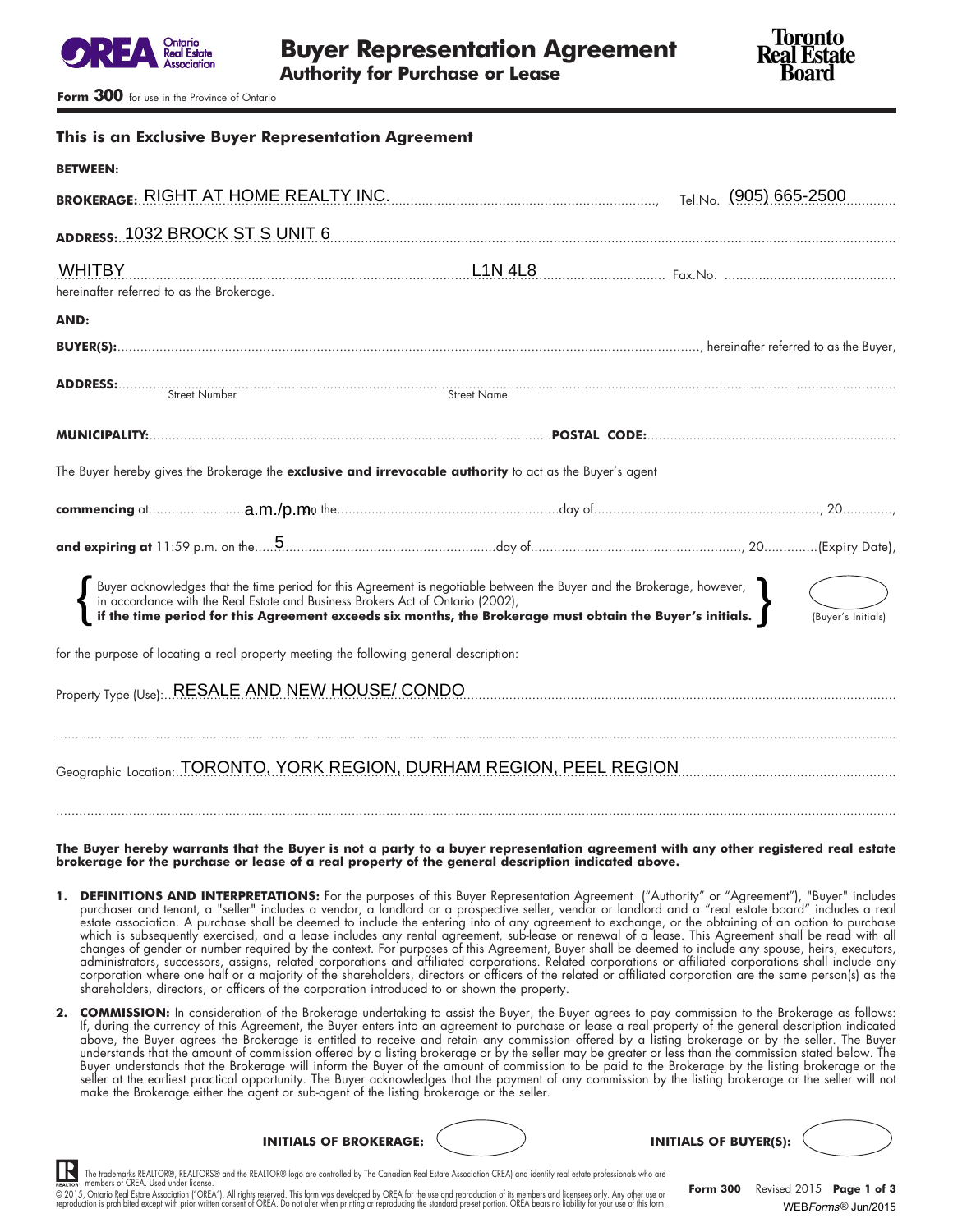If, during the currency of this Agreement, the Buyer enters into an agreement to purchase any property of the general description indicated above, the

Buyer agrees that the Brokerage is entitled to be paid a commission of………………2.5.% of the sale price of the property

**or** ................................................................................................................................................................................................................

**or** for a lease, a commission of ........................................................................................................................................................................

The Buyer agrees to pay directly to the Brokerage any deficiency between this amount and the amount, if any, to be paid to the Brokerage by a listing brokerage or by the seller. The Buyer understands that if the Brokerage is not to be paid any commission by a listing brokerage or by the seller, the Buyer will pay the Brokerage the full amount of commission indicated above.

The Buyer agrees to pay the Brokerage such commission if the Buyer enters into an agreement within .................................days after the expiration of this Agreement **(Holdover Period)** to purchase or lease any real property shown or introduced to the Buyer from any source whatsoever during the term of this Agreement, provided, however, that if the Buyer enters into a new buyer representation agreement with another registered real estate brokerage after the expiration of this Agreement, the Buyer's liability to pay commission to the Brokerage shall be reduced by the amount paid to the other brokerage under the new agreement.

The Buyer agrees to pay such commission as described above even if a transaction contemplated by an agreement to purchase or lease agreed to or accepted by the Buyer or anyone on the Buyer's behalf is not completed, if such non-completion is owing or attributable to the Buyers default or neglect. Said commission, plus any applicable taxes, shall be payable on the date set for completion of the purchase of the property or, in the case of a lease or tenancy, the earlier of the date of occupancy by the tenant or the date set for commencement of the lease or tenancy. All amounts set out as commission are to be paid plus applicable taxes on such commission.

**This Agreement applies for the purchase or lease of one real property. Notwithstanding the foregoing, in the event that the Buyer leases a property, this agreement remains in force as set out herein for the purchase of the leased property or a property of the general description indicated above. The leasing of a property by the Buyer does not terminate this Agreement with respect to the purchase of a property.**

**3. REPRESENTATION:** The Buyer acknowledges that the Brokerage has provided the Buyer with written information explaining agency relationships, including information on Seller Representation, Sub-Agency, Buyer Representation, Multiple Representation and Customer Service. The Brokerage shall assist the Buyer in locating a real property of the general description indicated above and shall represent the Buyer in an endeavour to procure the acceptance of an agreement to purchase or lease such a property.

The Buyer acknowledges that the Buyer may not be shown or offered all properties that may be of interest to the Buyer. The Buyer hereby agrees that the terms of any buyer's offer or agreement to purchase or lease the property will not be disclosed to any other buyer. The Buyer further acknowledges that the Brokerage may be entering into buyer representation agreements with other buyers who may be interested in the same or similar properties that the Buyer may be interested in buying or leasing and the Buyer hereby consents to the Brokerage entering into buyer representation agreements with other buyers who may be interested in the same or similar properties without any claim by the Buyer of conflict of interest. The Buyer hereby appoints the Brokerage as agent for the purpose of giving and receiving notices pursuant to any offer or agreement to purchase or lease a property negotiated by the Brokerage.

**MULTIPLE REPRESENTATION:** The Buyer hereby acknowledges that the Brokerage may be entering into listing agreements with sellers of properties the Buyer may be interested in buying or leasing. In the event that the Brokerage has entered into or enters into a listing agreement with the seller of a property the Buyer may be interested in buying or leasing, the Brokerage will obtain the Buyer's written consent to represent both the Buyer and the seller for the transaction at the earliest practicable opportunity and in all cases prior to any offer to purchase or lease being submitted or presented.

The Buyer understands and acknowledges that the Brokerage must be impartial when representing both the Buyer and the seller and equally protect the interests of the Buyer and the seller in the transaction. The Buyer understands and acknowledges that when representing both the Buyer and the seller, the Brokerage shall have a duty of full disclosure to both the Buyer and the seller, including a requirement to disclose all factual information about the property known to the Brokerage.

However, The Buyer further understands and acknowledges that the Brokerage shall not disclose:

- that the seller may or will accept less than the listed price, unless otherwise instructed in writing by the seller;
- that the Buyer may or will pay more than the offered price, unless otherwise instructed in writing by the Buyer;
- the motivation of or personal information about the Buyer or seller, unless otherwise instructed in writing by the party to which the information applies or unless failure to disclose would constitute fraudulent, unlawful or unethical practice;
- the price the Buyer should offer or the price the seller should accept; and
- the Brokerage shall not disclose to the Buyer the terms of any other offer.

However, it is understood that factual market information about comparable properties and information known to the Brokerage concerning potential uses for the property will be disclosed to both Buyer and seller to assist them to come to their own conclusions.

## **Where a Brokerage represents both the Seller and the Buyer (multiple representation), the Brokerage shall not be entitled or authorized to be agent for either the Buyer or the Seller for the purpose of giving and receiving notices.**

**MULTIPLE REPRESENTATION AND CUSTOMER SERVICE:** The Buyer understands and agrees that the Brokerage also provides representation and customer service to other buyers and sellers. If the Brokerage represents or provides customer service to more than one seller or buyer for the same trade, the Brokerage shall, in writing, at the earliest practicable opportunity and before any offer is made, inform all sellers and buyers of the nature of the Brokerage's relationship to each seller and buyer.

- **4. REFERRAL OF PROPERTIES:** The Buyer agrees that during the currency of this Buyer Representation Agreement the Buyer will act in good faith and work exclusively with the Brokerage for the purchase or lease of a real property of the general description indicated above. The Buyer agrees that, during the currency of this Agreement, the Buyer shall advise the Brokerage immediately of any property of interest to the Buyer that came to the Buyer's attention from any source whatsoever, and all offers to purchase or lease submitted by the Buyer shall be submitted through the Brokerage to the seller. If the Buyer arranges a valid agreement to purchase or lease any property of the general description indicated above that came to the attention of the Buyer during the currency of this Agreement and the Buyer arranges said agreement during the currency of this Agreement or within the Holdover Period after expiration of this Agreement, the Buyer agrees to pay the Brokerage the amount of commission set out above in Paragraph 2 of this Agreement, payable within (5) days following the Brokerage's written demand therefor.
- **5. INDEMNIFICATION:** The Brokerage and representatives of the Brokerage are trained in dealing in real estate but are not qualified in determining the physical condition of the land or any improvements thereon. The Buyer agrees that the Brokerage and representatives of the Brokerage will not be liable for any defects, whether latent or patent, to the land or improvements thereon. All information supplied by the seller or landlord or the listing brokerage may not have been verified and is not warranted by the Brokerage as being accurate and will be relied on by the Buyer at the Buyer's own risk. The Buyer acknowledges having been advised to make their own enquiries to confirm the condition of the property.



Ihe trademarks KEALIOR®, KEALIORS® and the KEALIOR® logo are controlled by The Canadian Keal Estate Association CREA) and identity real estate protessionals who are<br>members of CREA. Used under license. C 2015, Ontario Real Estate Association ("OREA"). All rights reserved. Ihis form was developed by OREA for the use and reproduction of its members and licensees only. Any other use or the state of the standard preserved. I

**Form 300** Revised 2015 **Page 2 of 3**